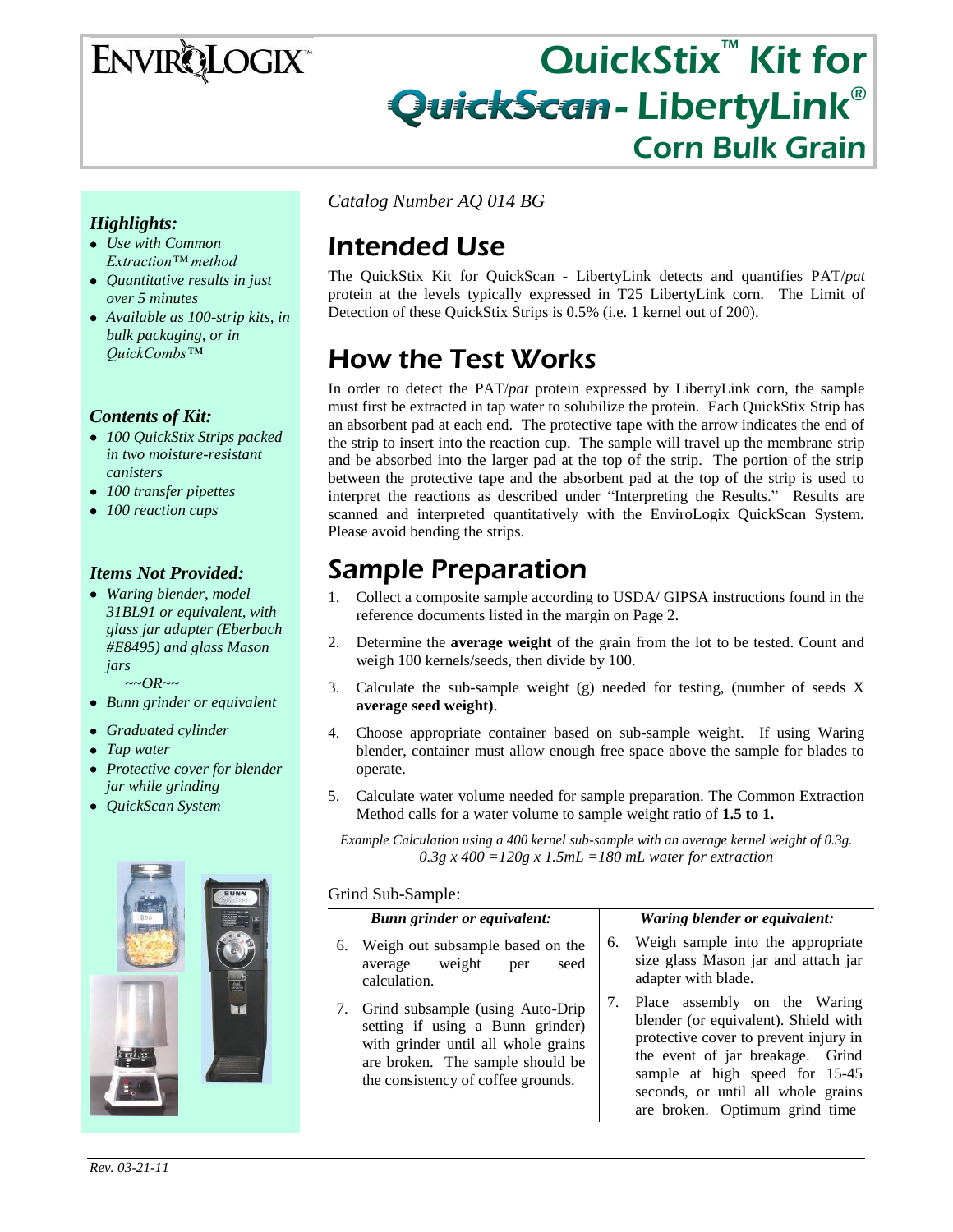#### *USDA References:*

- **http://archive.gipsa.usda.gov/ reference-library/ handbooks/grain-insp/ grbook1/bk1.pdf** - USDA Grain Inspection Handbook, Book 1, Grain Sampling.
- **http://archive.gipsa.usda.gov/ biotech/sample2.htm** - Guidance document entitled Sampling for the Detection of Biotech Grains.
- **http://archive.gipsa.usda.gov/ biotech/sample1.htm** - Practical Application of Sampling for the Detection of Biotech Grains.
- **http://archive.gipsa.usda.gov/ biotech/samplingplan1.xls -** This website provides a simple to use Sample Planner (29K Excel Spreadsheet). The planner allows you to enter different assumptions in terms of sample size, number of samples, acceptable quality level and to determine the probability of accepting lots with given concentration levels. It also plots the probabilities in graph form for easy interpretation. Specific data can be saved for documentation and future analyses.

#### *Corn Common Extraction™*

*Grams of Corn x 1.5=mL of water*

*For example, 400 kernels with an average seed weight of 0.3 g:*

> *(400 x 0.3)=120 g of corn 120 g x 1.5=180 mL water*

*Transfer 20 mL extract to cup:* 







*…or pipette to the 20 mL mark* 

#### *Bunn grinder or equivalent (cont.):*

- 8. Place subsample into an appropriately sized jar or zip-type plastic bag and add the volume of tap water calculated using the Corn Common Extraction formula (left).
- 9. Cap the jar or "zip" plastic bag and shake vigorously for 30 seconds, then allow sample to settle for another 30 seconds.

#### *Waring blender or equivalent (cont.):*

may vary based on sample size and condition of equipment. The sample should be the consistency of coffee grounds.

- Add the volume of tap water calculated using the Corn Common Extraction formula (left).
- 9. Cap the jar and shake vigorously for 30 seconds, then allow the sample to settle for another 30 seconds.
- 10. Transfer 20 mL of the liquid portion from above the settled sample into the sample cup. Pour extract into cup to the 20 mL line, or use a fresh pipette from the kit to transfer extract until the 20 mL line is reached (when testing smaller subsamples). **Important:** Avoid transferring particles as much as possible, and after transfer, **allow the liquid in the sample cup to settle for 30 seconds** so that any particles will settle at the bottom of the cup.
- 11. To prevent cross-contamination, thoroughly clean blender parts and jars to remove dust and residue prior to preparation of each sample. Use a new transfer pipette and reaction cup for each sample.

### How to Run the QuickStix Strip Test

- 1. Allow refrigerated canisters to come to room temperature before opening. Remove the QuickStix Strips to be used. Avoid bending the strips. Reseal the canister immediately.
- 2. Place the strip into the reaction cup provided, being sure to insert the end indicated by the arrows on the protective tape. The sample will travel up the strip.
- 3. Allow the strip to develop for 5 minutes before making final assay interpretations. Positive sample results may become obvious much more quickly.
- 4. Immediately cut off and discard the bottom section of the strip covered by the arrow tape and place in the QuickScan Reader. Strips must be read while still wet.

**NOTE: Use extreme caution to prevent sample-to-sample cross-contamination with grain, fluids, or disposables.**

### Interpreting the Results

Development of the Control Line within 5 minutes indicates that the strip has functioned properly. Any strip that does not develop a Control Line should be discarded and the sample re-tested using another strip.

Results are scanned and interpreted quantitatively with the QuickScan System. Place QuickStix Strip into the carrier, slide in, and press "Read Test" on the screen. QuickScan will return a result as "% GMO" or "<LOQ" (less than the Limit of Quantification). Please consult the QuickScan User Manual for details.

Note: This test **will** detect PAT/*pat* proteins such as those found in varieties other than LibertyLink, including but not limited to YieldGard (Bt11 and PAT/*pat*), Herculex RW (Cry34), and Herculex XTRA (Cry1F/Cry34) corn; and LibertyLink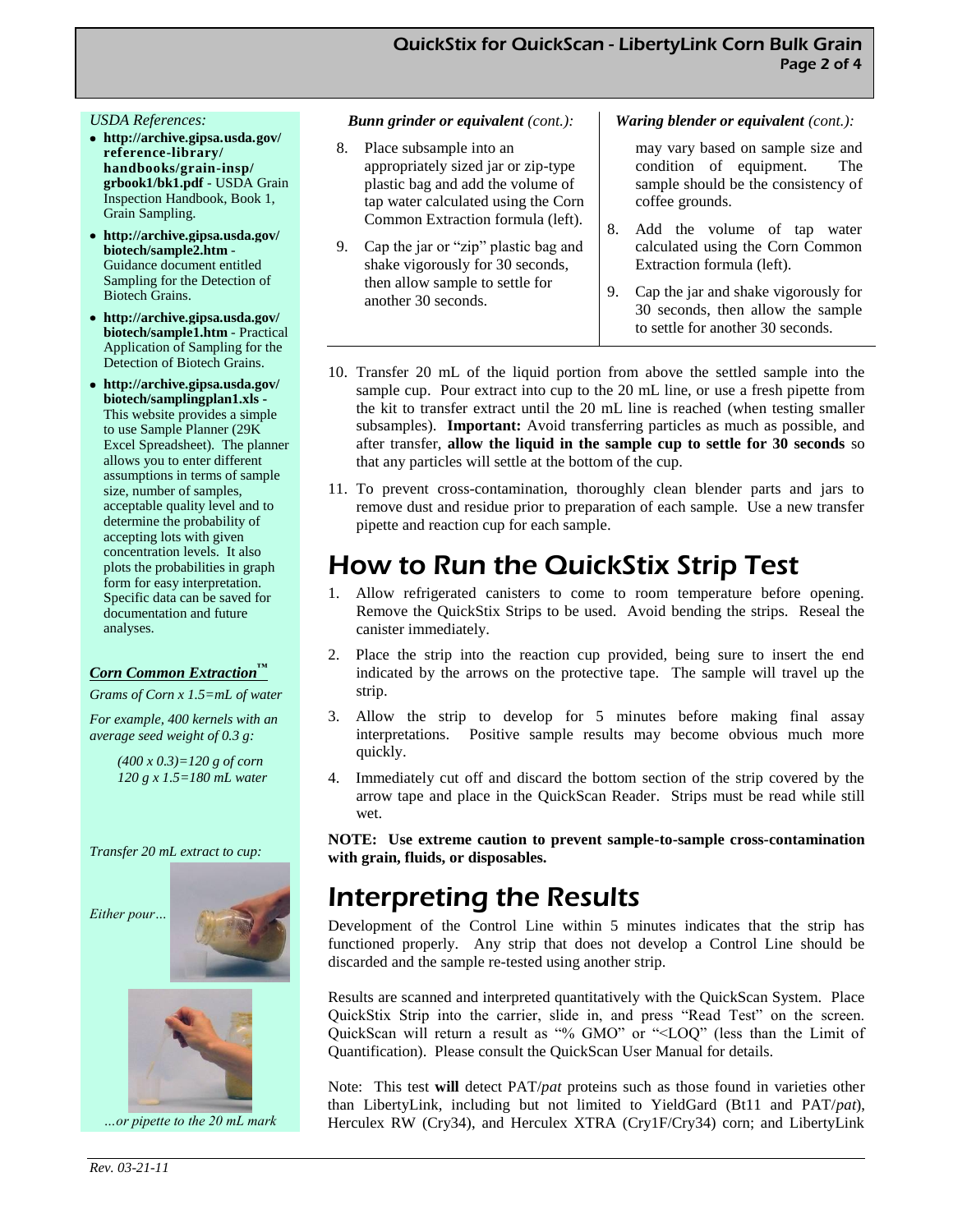#### QuickStix for QuickScan - LibertyLink Corn Bulk Grain Page 3 of 4



*(outlined to demonstrate cup size and markings)*



*After 30 seconds, add QuickStix to cup*



*Strip must develop a Control Line to be valid – cut where indicated and read in QuickScan System* 

(PAT/*pat)* canola. However, because of the variation of PAT/*pat* expression levels in these different varieties, the detection level will differ (ie, it could take more than 1% inclusion of these varieties in a conventional lot to cause a positive reaction).

It **will not** detect PAT/*bar* proteins as expressed in StarLink corn and LibertyLink PAT/*bar* canola or cotton.

# Kit Storage

QuickStix can be stored at room temperature, or refrigerated for a longer shelf life. Note the shelf life on the kit box for each storage temperature. The kit may be used in field applications; however, prolonged exposure to high temperatures may adversely affect the test results. Do not open the desiccated canister until ready to use the test strips.

### Precautions and Notes

- This kit is designed to be quantitative using the QuickScan System.
- As with all tests, it is recommended that results be confirmed by an alternate method when necessary.
- The assay has been optimized to be used with the protocol provided in the kit. Deviation from this protocol may invalidate the results of the test.
- The results generated through the proper use of this kit reflect the condition of the working sample directly tested. Extrapolation as to the condition of the originating lot, from which the working sample was derived, should be based on sound sampling procedures and statistical calculations which address random sampling effects, non-random seed lot sampling effects and assay system uncertainty. A negative result obtained when properly testing the working sample does not necessarily mean the originating lot is entirely negative for the analyte or protein in question.
- Protect all components from hot or cold extremes of temperature when not in use. Do not leave in direct sunlight or in a vehicle.